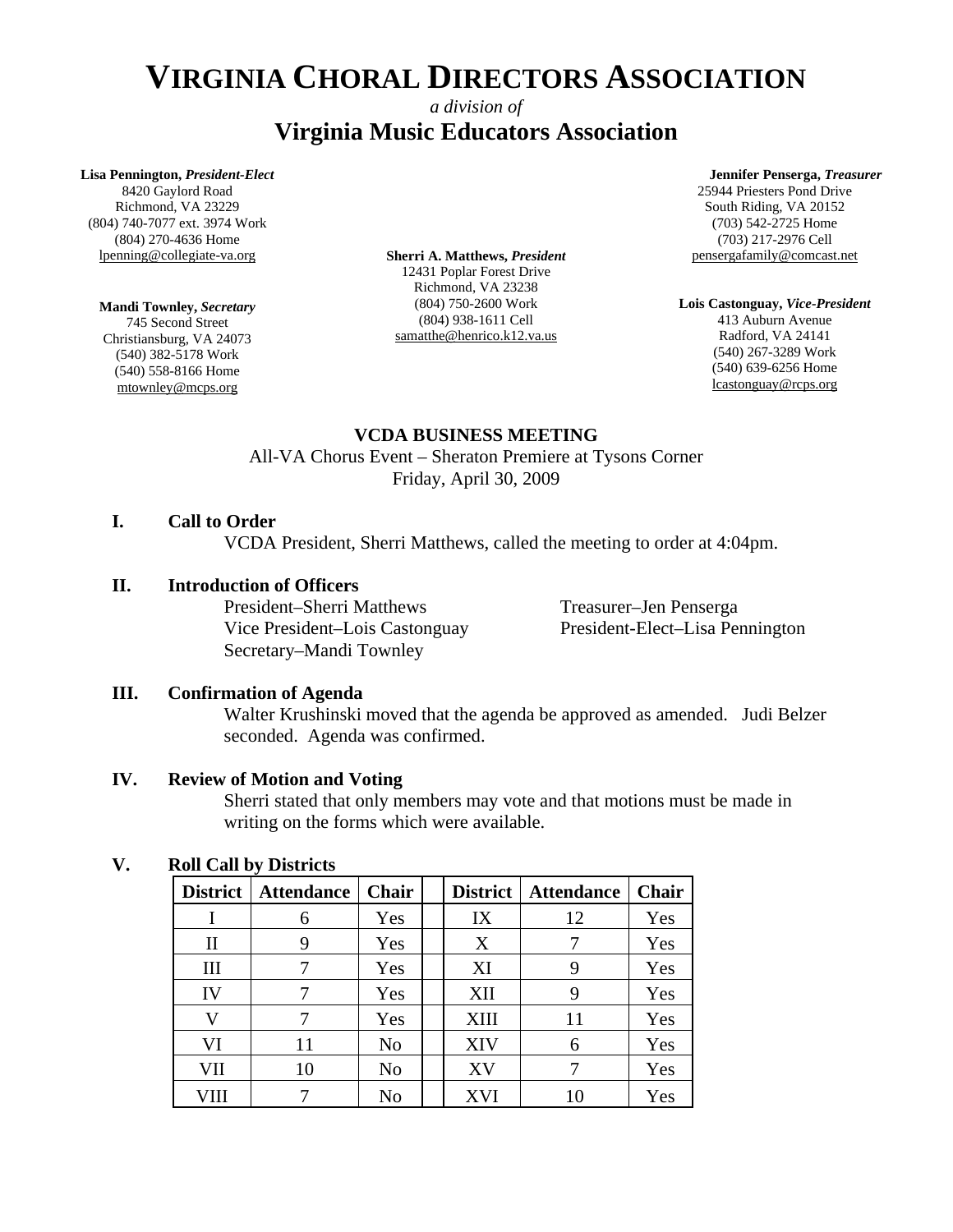# *a division of*  **Virginia Music Educators Association**

### **VI. Reports**

#### **A. Secretary's Report**

Correction to Middle School ACDA Honor Choir Conductor, Chris Aspaas. Lynne Babcock moved for approval. Joe Eveler second. Approved as amended

# **B. Treasurer's Report**

The Treasurer's report was presented by Jen Penserga. The balances are \$45,297.30 in the General Fund, \$15,070.41 in Certificates of Deposit, and a balance of \$9,261.63 in the All-Virginia Fund. The total account balance is \$69,629.34. The report was approved. Event Report summary on back of handout, also on website under Docs tab. Please contact Jen or Vince if there are questions. Communicate if there are extenuating circumstances with Jen and Vince. Jen read list of missing reports.

### **VII. Old Business**

#### **A. Adjudication Committee Report**

Revised Festival Adjudication Form been in process for over two years. Michael addressed, stating the committee worked hard and considered input from teachers, district reps, and leadership. Adjudicators need clear rubric to follow, so they can concentrate on choir they're listening too. Charlotte McKee discussed that the new form took a test run at Festivals, and everyone that test drove the form provided positive comments. After brief discussion, the adoption of the form was taken to a vocal vote. Form passed unanimously! Special thanks to Charlotte McKee for hours and hours of work. A question was asked regarding score sheet for show choirs. Robin Duncan will work with Lisa to begin development of Show Choir Form.

#### **B. Bob Stamback Award**

Betty Tabor asks for help every year. Please help donate funds. Deadline is later than usual to help us.

#### **C. District Festival Results**

Send to Moe, VCDA Pres, and NOTES. Sherri announced that there is a push to make everything same across board regarding festivals. There is a push to add sight-reading as a requirement for District Choral Festival. Sherri explained options of using sightreading as score or not using sight reading score, and that the option may affect Blue Ribbon Award Eligibility. If you have strong opinions, please communicate with your District Rep so that they can advocate for your District's needs and wants at State Meeting. Michael recommended that if you offer complaint, then you should also offer a suggestion to make it easier for leadership to move organization forward. Nasty emails and words do not solve problems. Be cautious before sending angry emails. VMEA does want to listen, but words should be presented professionally.

#### **D. All Virginia Audition Piece**

Sherri spoke for Lynne. The Audition piece will be chosen by the end of the school year. Tommy Tutweiler will replace Stephen Sieck on the committee. Philip Keirsted will create tracks to upload on website. The wait time on sight reading auditions is left up to each district.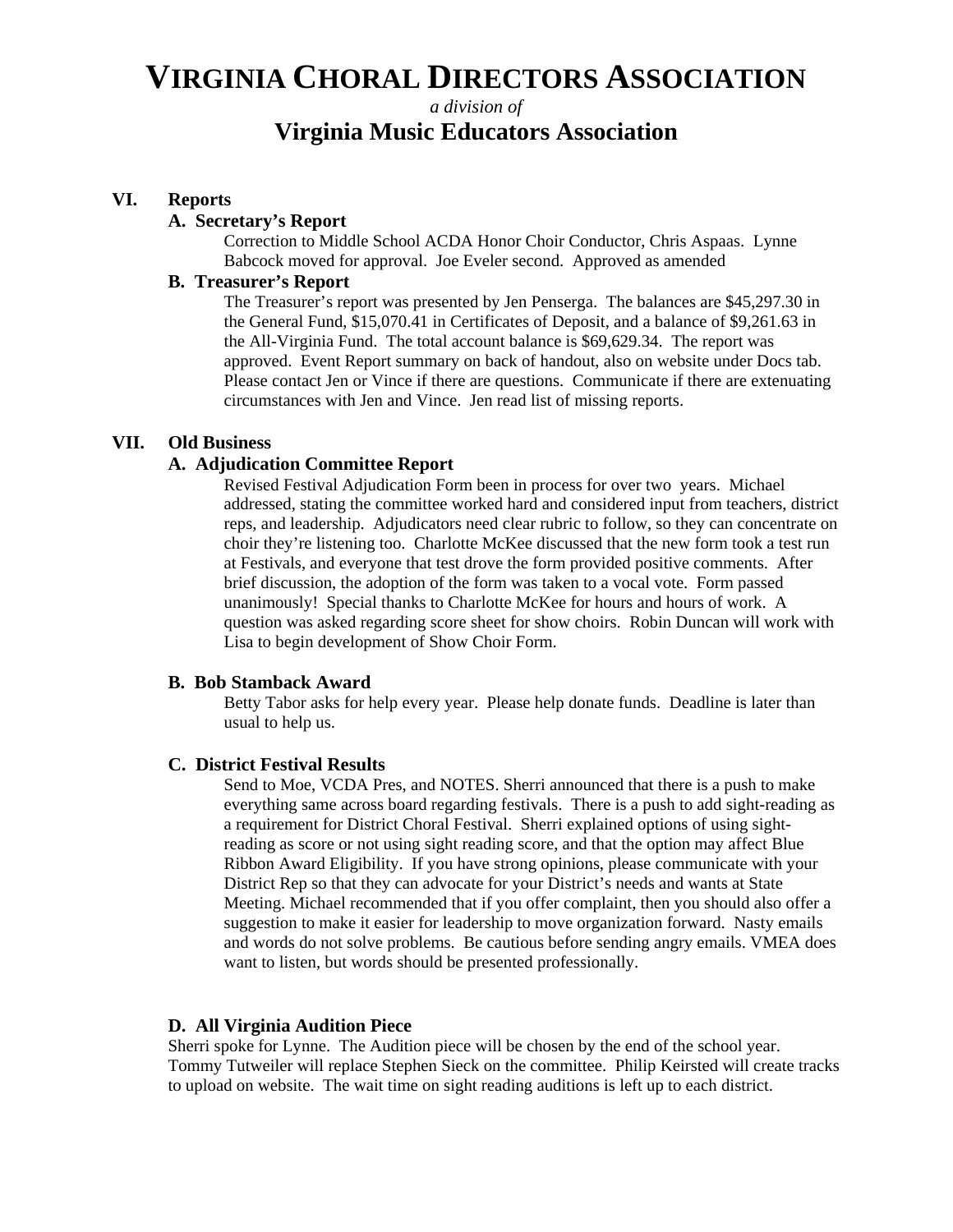# *a division of*  **Virginia Music Educators Association**

### **E. Sight Reading Guidelines**

To prevent issues with future sight reading examples for All-Virginia Chorus auditions, the Sight Reading guidelines will be amended to state that "Examples will start and end on low Do." Samples on website should follow guidelines and match the level of the sight reading selection. Once the sight reading sent, it can not be changed and MUST be used! The audition selection can NOT be removed if someone has already sight read the selection, in order to be fair to all students. All elements stated in guidelines should be in all samples. Question- can Masterworks recommend purchases that would help prepare, such as a book or method? Sherri will work to having good samples that match all rules and elements and will post online. Remember, this is a new process, and we are still working to improve.

# **F. Honors Choir**

Mandi confirmed that auditions will be held October 2, 2009 at Longwood University in Farmville. SATs are scheduled for October 9. The audition piece will be "If Music Be the Food of Love." Handout discussing audition revisions was handed out and will be uploaded to website.

Terry addressed the event at the Sheraton this year. Final Performance will be at the Historic Roper Theatre instead of in ballroom at Sheraton. We are working to handle transportation issues that will be created by change in venue. Dr. Keith Hampton will conduct. Submit names for Stamback Award!! He also asked for chaperones and monitors. Terry's site will be disabled and all information will be posted on VMEA website. Please email Terry with questions. Questions regarding tempos and live accompanists were answered, and it was reiterated that sight-reading is written by a neutral party that has no connection to students or teachers.

Sherri discussed a few issues/problems of having event in hotel. She thanked Elaine and Lynne for saving risers and sound shells*.* 

# **G. All Virginia Chorus 2011**

- **1. Salem High School, Virginia Beach: Don Krudop, host**
- **2. April 28 April 30, 2011**
- **3. SATB Director: Dr. Joe Miller, Westminster Choir College**
- **4. SSAA Director: Dr. Rollo Dilworth, Boyer College of Music**

# **H. Literature Manual Committee**

Lisa stated that the committee held their shortest meeting ever this weekend. The committee added 17 pieces to our manual, including current all VA music and MS honors music. As of July 1, send music to Lynne. Submissions can be hand delivered by 4pm on Thursday at conference. Thanks to Megan Cartwright for submission form. Appeal form is also online. Please send photocopy with no staples or paperclips.

# **VIII. New Business**

# **A. Missing Event Reports**

Handled earlier by Jen. Thanks to reps that turned in all All VA forms with correct signatures. Sherri discussed that there is a concern that form is not signed correctly at time of auditions. Student should not be permitted to audition without correct signatures. PLEASE make sure that forms are signed completely